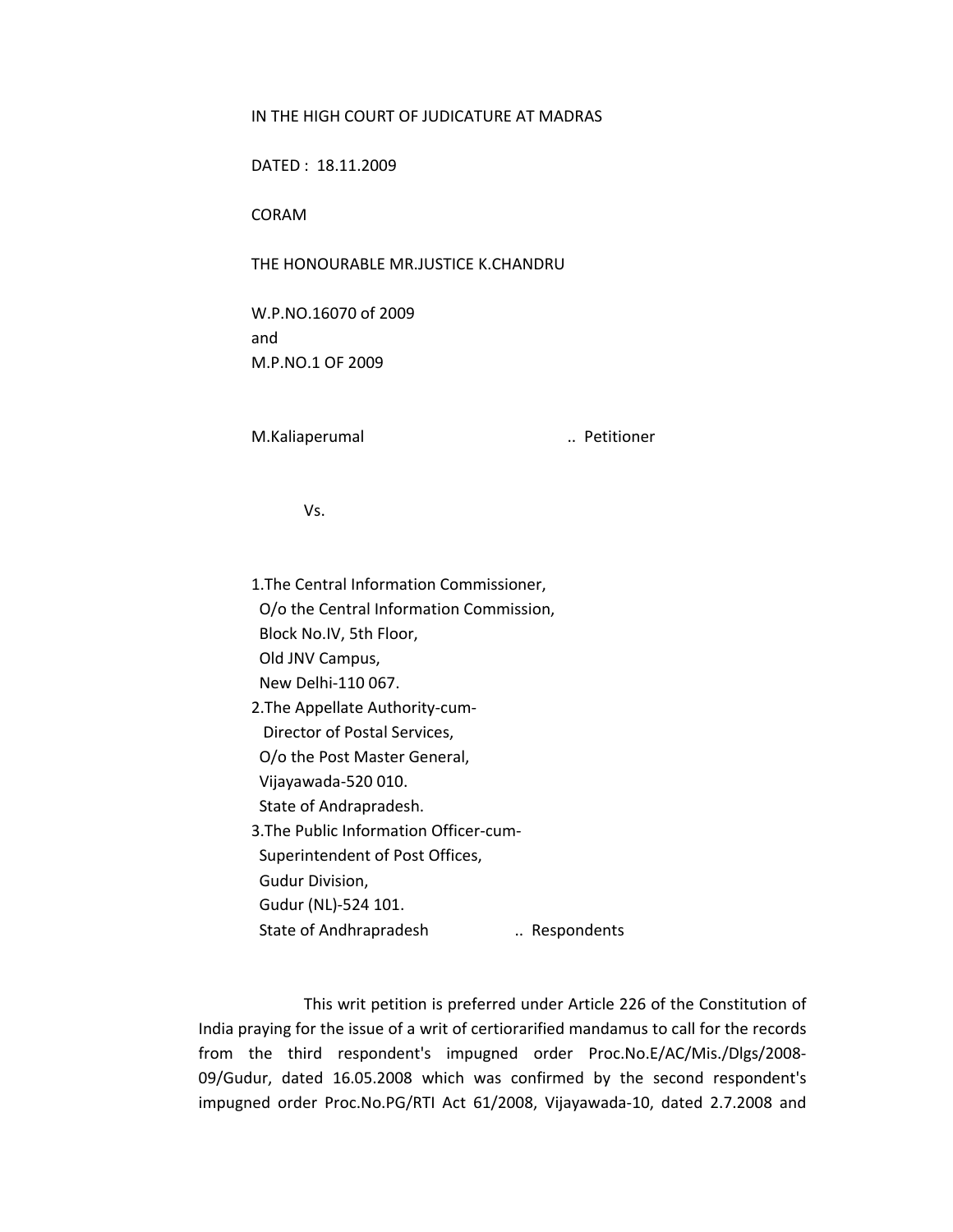the first respondent's impugned order CIC/AD/A/09/00413, dated 01.05.2009, quash the same and to direct the respondents to furnish the information sought for as per petitioner's application dated 11.3.2008 under Section 6 of RTI Act.

For Petitioner : Mr.T.P.Kathiravan

For Respondents : Mr.G.Jehanathan, CGC

‐ ‐ ‐ ‐

## **ORDER**

Heard both sides.

2.The petitioner has come forward to challenge the order of the third respondent, i.e. The Public Information Officer‐cum‐Superintendent of Post Offices, Gudur Division, State of Andhrapradesh, challenging the order, dated 16.5.2008 which was confirmed by the second respondent vide his order, dated 2.7.2008 and the first respondent's order dated 1.5.2009. After setting aside those orders the petitioner wanted the information sought in his application, dated 11.3.2008 under Section 6 of the Right To Information Act (for short RTI Act).

3.In his representation, dated 11.3.2008, the petitioner sought for an information relating to one K.Ramachandra Rao, a retired time‐scale Sub‐Post Master, who was drawing his pension from Gudur Head Post Office, Nellore District. In the residential address of the said person given in the official document, i.e. No.4/7/156, Nelcost Road, Gudur, Nellore District, State of Andhrapradesh, he was not available. The reason why the petitioner wanted to know his address was that the petitioner had secured a judgment and decree against him before the VII Assistant City Civil Court, Chennai in O.S.No.764 of 1997, dated 16.12.1998. The petitioner wanted to execute the decree. Therefore, he wanted his address. However, the petitioner was informed that the information sought for cannot be granted to him since the reasons adduced by him were not convincing and the representation related to private litigation cases between the petitioner and the retired pensioner Ramachandra Rao and it did not come under the purview of a Public Interest Litigations.

4.The petitioner filed an appeal against the said order to the second respondent. In the appeal, the petitioner stated that the said Ramachandra Rao had committed forgery and the Court had also awarded costs in his civil suit. Therefore, he was not able to take further civil and criminal action against him. The appellate authority dismissed the appeal in terms of Section 8(1) (j)  $r/w$  Section 11 of the Act. It was stated that there is no relationship with any public activity or interest and the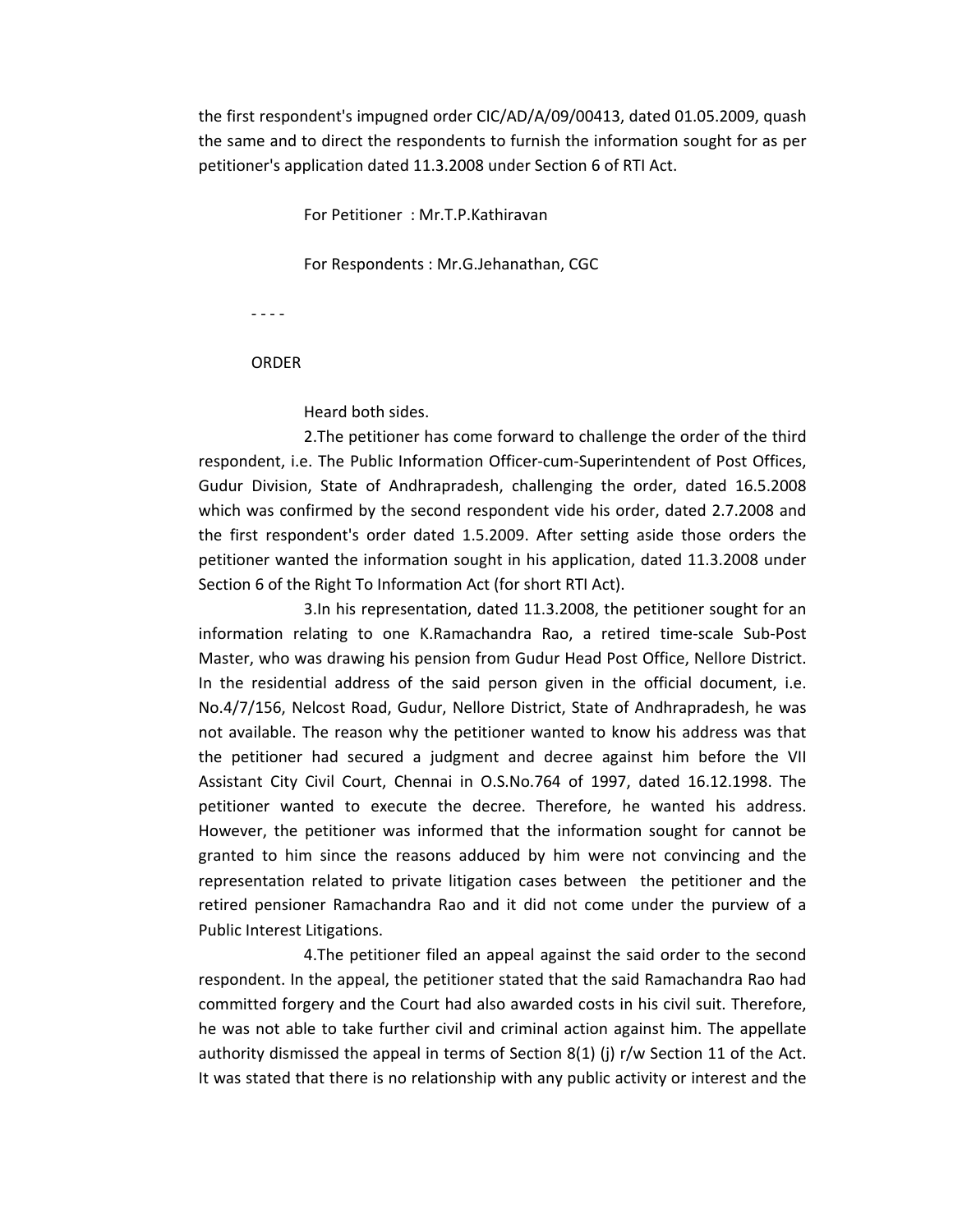information sought for related to a third party. Such information cannot be furnished as no public interest was involved.

5. The petitioner filed a second appeal, dated 25.7.2008 before the first respondent. It was stated that the information is required for the legal prosecution of Government of India's pensioner. The said person is liable for criminal prosecution. Hence the information sought for was neither prohibited under Section 8(j) nor under 8(d) of the RTI Act.

6. The first respondent, by an order, dated 1.5.2009 in paragraph 5 held as follows:

"5.The Commission observed, based on the documents provided, that there is a private litigation case between the Appellant and Mr.Ramachandra Rao and that there is no relationship of the disclosure with any public activity or interest and is of the opinion that the address can be provided by the Court to the Applicant, if required and denies the information under Section 8(1)(g) of the RTI Act."

7.It is this order which is under challenge. Notice was issued to the respondents. The third respondent had also filed a counter affidavit, dated 25.9.2009, justifying the denial of information. In paragraphs 21 and 22 of the counter affidavit, it was averred as follows:

"21.I submit that the petitioner states that no prejudice will be caused to the said pensioner Sri.K.Ramachandra Rao if his residence address is furnished and he is liable for criminal prosecution for having committed forgery in production of promissory note. This department is no way connection with these things.

22.I submit that there is no violation of Article 14,16 & 19 of Constitution of India as alleged in this para since the information was not furnished as it relates to personal information and has not relationship to any public activity or interest under Section 8(1)J of RTI Act, 2005 (Annexure‐R2)."

8.The short question that arises for consideration is whether the petitioner is entitled to get the information sought for by him?

9.The exemptions for refusing to grant information is listed under Section 8(1) of the RTI Act. It is relevant to extract the relevant exemptions found in Sections 8(1)(d),(e),(g),(h) and (j) of the RTI Act, which reads as follows:

8(1)(d)information including commercial confidence, trade secrets or intellectual property, the disclosure of which would harm the competitive position of a third party, unless the competent authority is satisfied that larger public interest warrants the disclosure of such information;

(e)information available to a person in his fiduciary relationship, unless the competent authority is satisfied that the larger public interest warrants the disclosure of such information;

....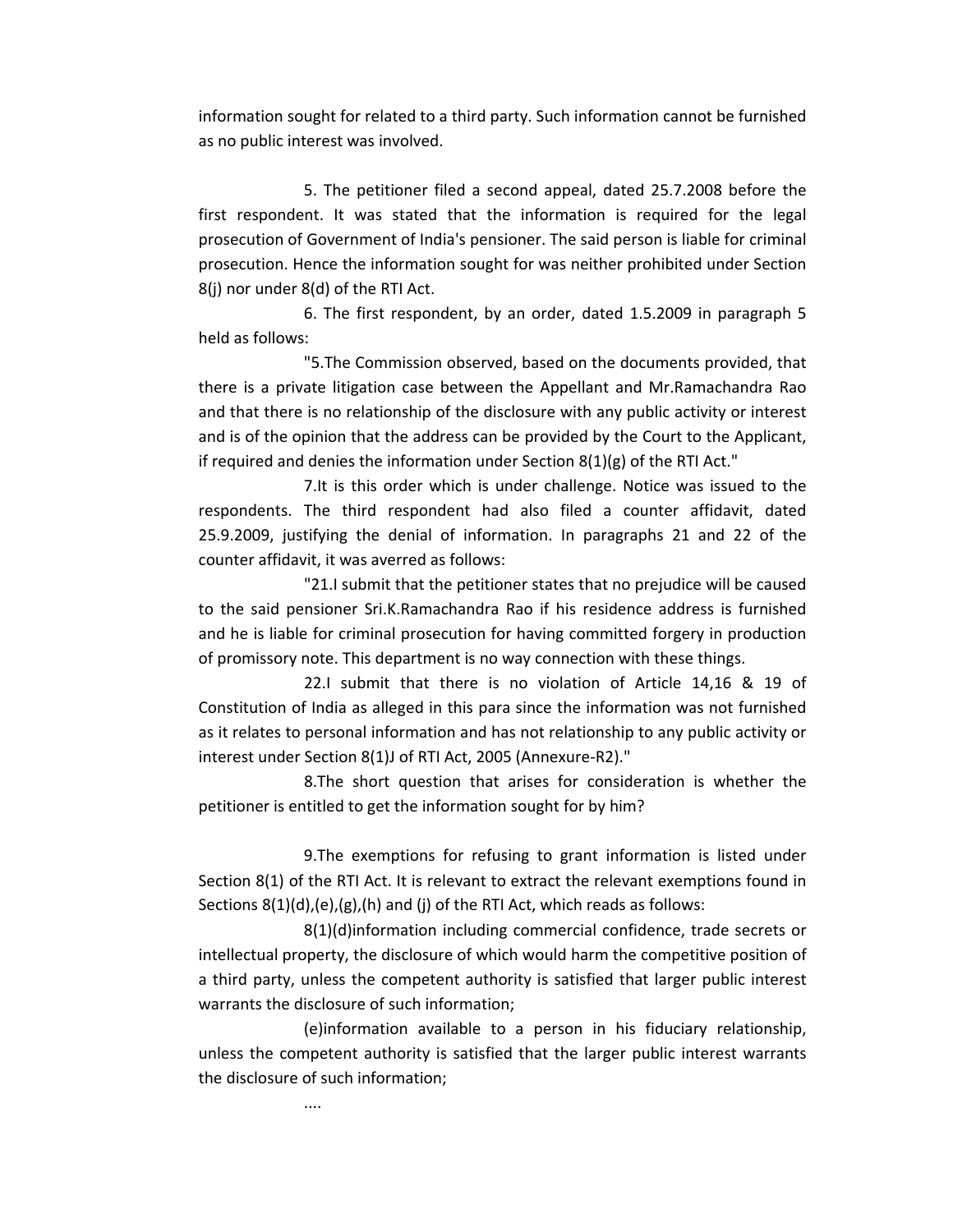(g)information, the disclosure of which would endanger the life or physical safety of any person or identify the source of information or assistance given in confidence for law enforcement or security purposes;

(h)information which would impede the process of investigation or apprehension or prosecution of offenders;

....

(j)information which relates to personal information the disclosure of which has no relationship to any public activity or interest, or which would cause unwarranted invasion of the privacy of the individual unless the Central Public Information Officer or the State Public Information Officer or the appellate authority, as the case may be, is satisfied that the larger public interest justifies the disclosure of such information:

Provided that the information which cannot be denied to the Parliament or a State Legislature shall not be denied to any person."

10.It can be seen that the refusal by the respondents was not hit by any of the exemptions provided above. In this context, it is necessary to refer to certain legal precedents which may have a bearing on this issue.

11.This Court vide its judgment in V.V.Mineral Vs. The Director of Geology & mining, Chennai and others reported in 2007 (4) MLJ 394 held that the motive of a person seeking information is not relevant with reference to a third party documents. In paragraphs 16 and 17 of the said judgment, it was observed as follows:

"16.From the above it is clear that when RTI Act was enacted it does not give any full immunity for disclosure of a third party document. But, on the other hand, it gives the authorities under RTI Act to weight the pros and cons of weighing the conflict of interest between private commercial interest and public interest in the disclosure of such information.

17. Therefore, no total immunity can be claimed by any so-called third party. Further, if it is not a matter covered by Section 8(1)(d) of the Act, the question of any denial by the Information Officer does not arise. Therefore, on appeal preferred by the petitioner, the first respondent held that it is not an issue covered by Section 8(1)(d) of the Act. If it is only covered by Section 8(1)(d) of the Act, the question of denial of information by the authority may arise."

12.Subsequently, this Court in A.C.Sekar Vs. Deputy Registrar of Co‐ operative Societies, Thiruvannamalai District and others reported in 2008 (2) MLJ 733 held that an information even relating to the attendance put in by a third party was considered to be relevant and such information cannot be denied on the ground that it is coming under the private domain. In paragraph 9 of the said judgment, it was observed as follows:

"9.Therefore, the attempt of the petitioner to thwart the direction issued by the first respondent cannot be countenanced by this Court. In fact, in these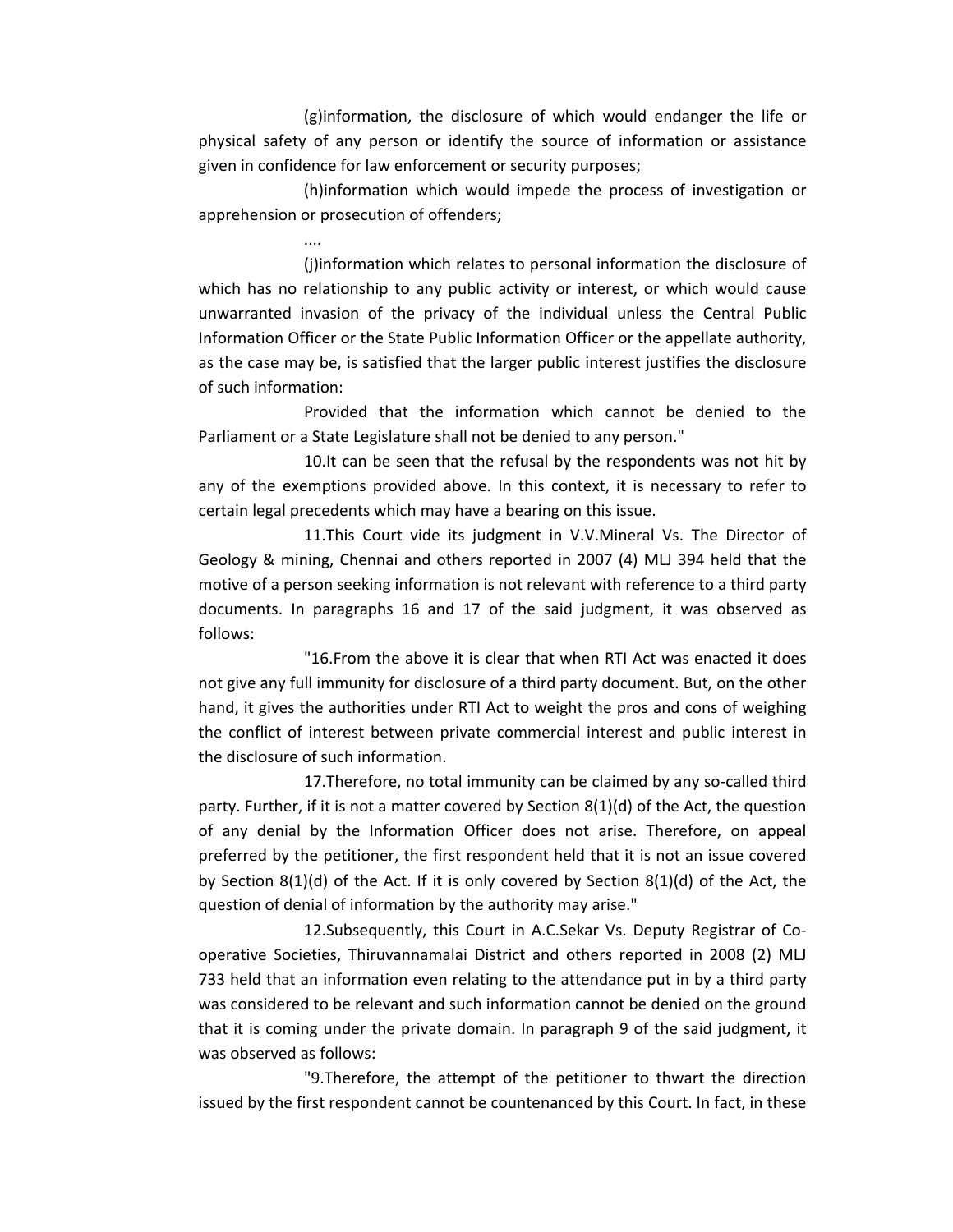days, when there is an increasing allegation of misfeasance and malfeasance committed in fair price shops are coming to the notice of the public, the RTI Act can be potent weapon to check such illegal and criminal activities of the staff employed in those shops. If ultimately by furnishing of such information, the affairs of the Society can be brought to the attention of the authorities, who are in charge of supply of essential commodities, it can stem the tide of further rot into the system."

13.Similarly, when the list of loan defaulters together with their photographs were sought to be published by the Nationalized Bank in Newspapers, the same was challenged by placing reliance upon the right to privacy and also by stating that the Banking Laws provided secrecy clause. V.Ramasubramanian, J. vide his judgment in K.J.Doraisamy Vs. The Assistant General Manager, State Bank of India, Erode Branch, Erode‐638 001 reported in 2006 (5) CTC 829 rejected such claims. In doing so, he also placed reliance upon the provisions of the RTI Act and rejected the right of privacy claimed by the petitioner therein. In paragraph 31, he has observed as follows:

"31.Lastly, with the advent of the Right to Information Act, 2005, the Bank has become obliged to disclose information to the public. Section 3 of the said Act entitles all citizens to a right to information. Section 4(2) of the said Act provides as follows:

"(2)It shall be a constant endeavour of every public authority to take steps in accordance with the requirements of clause (b) of sub‐section (1) to provide as much information suo moto to the public at regular intervals through various means of communications, including internet, so that the public have minimum resort to the use of this Act to obtain information."

Public Authority is defined under Section 2(h) of the Act to include "any body owned, controlled or substantially financed". Therefore, the respondent Bank is a Public Authority within the meaning of the Act and they owe a duty to disseminate information even suo moto.

Certain exemptions are listed out under Section 8 of the Right to Information Act, 2005, two of which are of significance and they read as follows:

## ‐omitted‐

Thus the aforesaid provision leaves no room for any doubt that the 'Right to Privacy' fades out in front of the 'Right to Information' and 'larger public interest'.

The said judgment was also confirmed by a division bench of this Court.

14.If it is seen in the context of the above legal precedents, the petitioner's demand for the residential address of a Central Government pensioner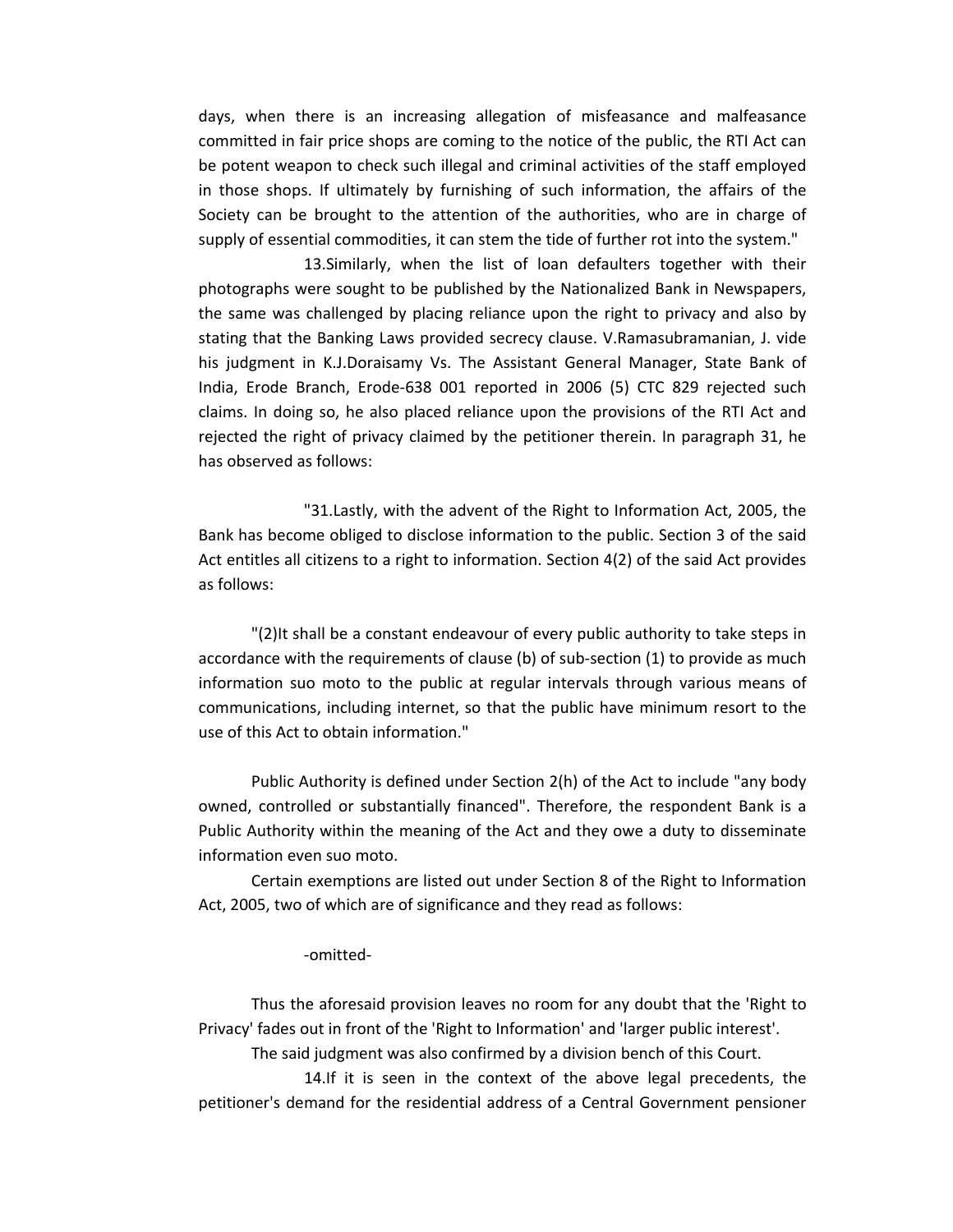would be denied solely on the ground that the petitioner is pursuing a private civil litigation and therefore, such an information could not be furnished.

15.In the present case, the motive for the demand for a Central Government pensioner's exact whereabouts in execution of a civil court's decree may not be irrelevant. Whether the pensioner really exists on the date of receipt of his pension or whether any fraudulent claims are being made from the Central Government can also be a relevant factor. In those cases, if any person wants to find out whether the pension amount paid by the Central Government is really going to an actual beneficiary or bogus claims are being made, such information cannot be denied.

16.In the present case, a third party though had admittedly given an address in which address he was not to be found. The court notices could not be served on him. Whereas, he is getting pension from a particular post office regularly. A question came up before the Supreme Court as to whether a pensioner goes out of control of the Government once he retired from service and becomes a pensioner. After referring to the relevant rule, the Supreme Court in State of Maharashtra Vs. M.H.Mazumdar reported in 1988 (2) SCC 52, in paragraph 5 observed as follows:

"5.The aforesaid two rules empower government to reduce or withdraw a pension. Rule 189 contemplates withholding or withdrawing of a pension or any part of it if the pensioner is found guilty of grave misconduct while he was in service or after the completion of his service. Grant of pension and its continuance to a government servant depend upon the good conduct of the government servant. Rendering satisfactory service maintaining good conduct is a necessary condition for the grant and continuance of pension. Rule 189 expressly confers power on the government to withhold or withdraw any part of the pension payable to a government servant for misconduct which he may have committed while in service. This rule further provides that before any order reducing or withdrawing any part of the pension is made by the competent authority the pensioner must be given opportunity of defence in accordance with the procedure specified in note I to Rule 33 of the Bombay Civil Services Conduct, Discipline and Appeal Rules. The State Government's power to reduce or withhold pension by taking proceedings against a government servant even after his retirement is expressly preserved by the aforesaid rules. The validity of the rules was not challenged either before the High Court or before this Court. In this view, the government has power to reduce the amount of pension payable to the respondent. In M.Narasimhachar V. State of Mysore (1960) 1 SCR 971 = AIR 1960 SC 247 and State of Uttar Pradesh V. Brahm Datt Sharma (1987) 2 SCC 179 similar rules authorising the government to withhold or reduce the pension granted to the government servant were interpreted and this Court held that merely because a government servant retired from service on attaining the age of superannuation he could not escape the liability for misconduct and negligence or financial irregularities which he may have committed during the period of his service